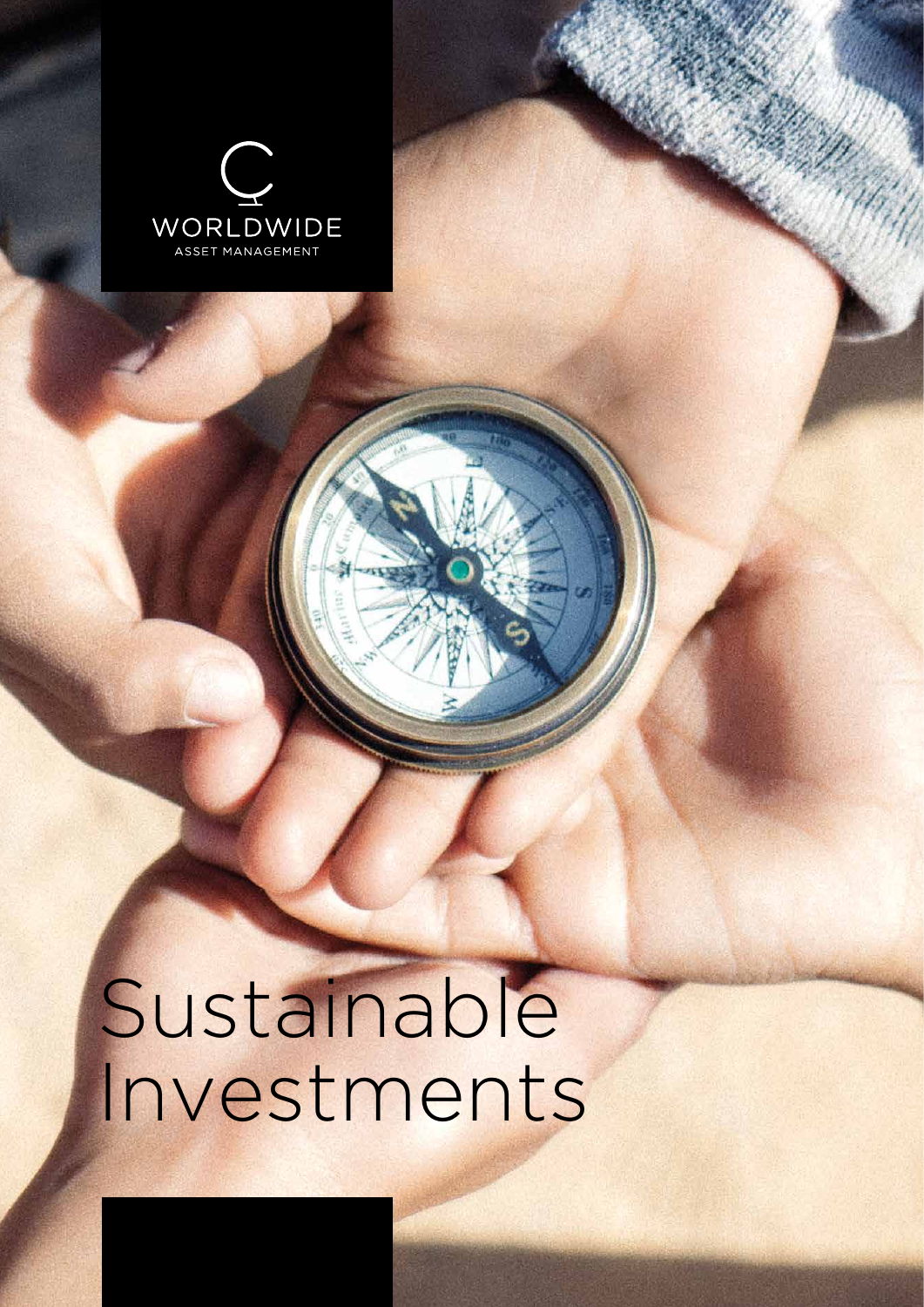

## Sustainable Investments

**By C WorldWide Asset Management Fondsmæglerselskab A/S**

C WorldWide was founded as an active, long-term investor in 1986. All through the years, we have targeted our investments in companies with sustainable business models, strong management teams and sound and responsible business ethics. This creates the optimum basis for generating attractive long-term returns.

Before making the decision to invest in a company, we analyse the environmental, social and governance (ESG) factors affecting it.

We focus on understanding the demands and expectations faced by the company and how this affects its long-term ability to maintain a sustainable business in relation to all stakeholders for our benefit as investors – not just over the next quarter or two, but several years ahead. To that end, we monitor and analyse ESG factors in the same way as we consider other relevant factors such as company strategy, competitive environment and financial performance.

To us, shareholder engagement in the form of maintaining a dialogue with the companies we invest in and voting at their general meetings is today an inherent part of being an active, long-term investor.

#### **Our ESG journey**

Witnessing the world around us evolve and the companies we are invested in being met with new demands and expectations, we have gradually intensified our focus on ESG integration. See figure 1 overleaf:

In **2002**, we launched an ethical counterpart to our global equity strategy that automatically screens out tobacco, alcohol and gambling businesses.

In **2004**, we established a partnership with GES Investment Services, a leading provider of engagement services that provides company screening for violations of international conventions and norms. Through this partnership, we engage with the companies we invest in. In 2019, GES became a part of Sustainalytics (a world leader in ESG data, analysis and ratings/ recommendations).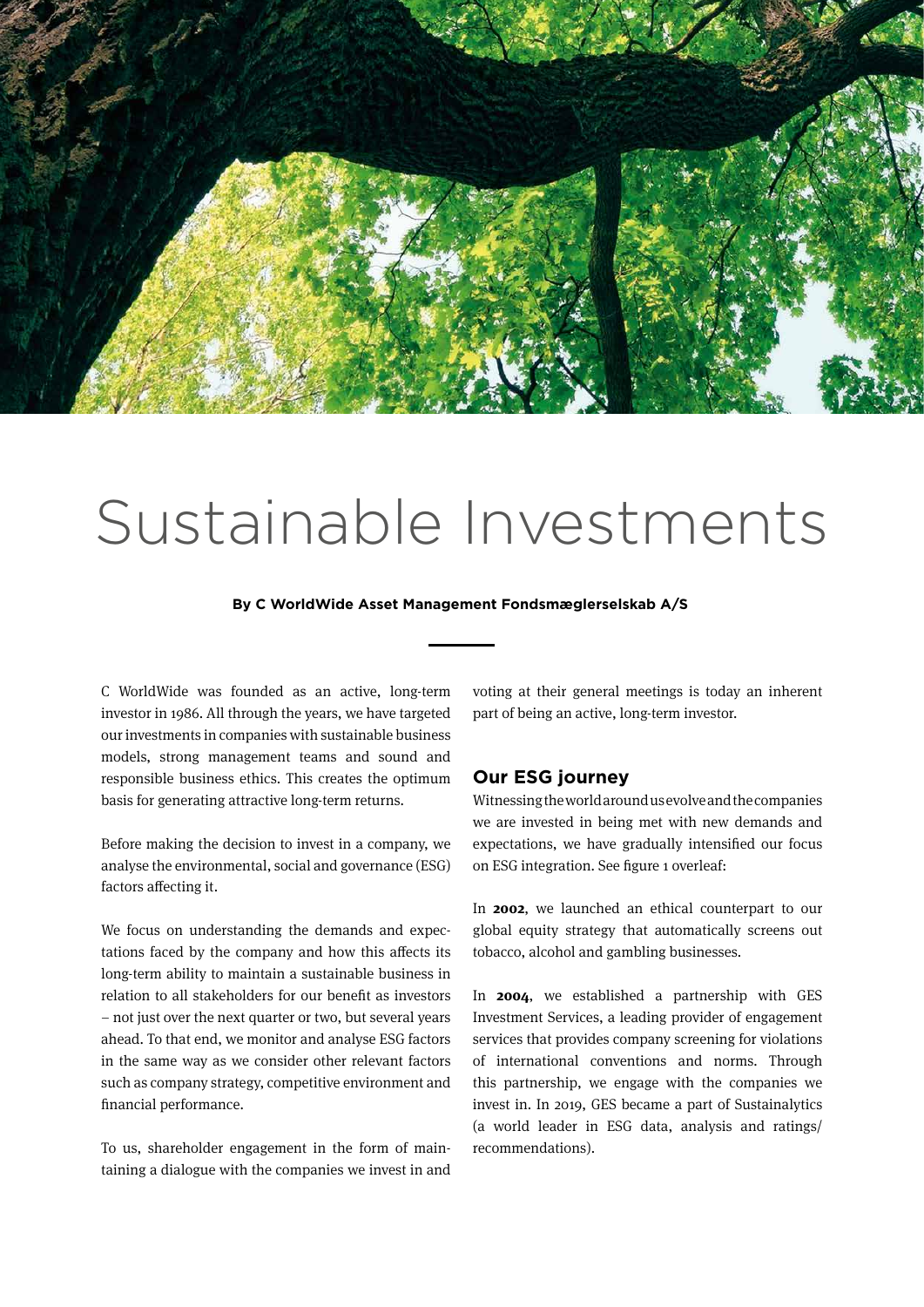

In **2012**, we became a signatory to Principles for Responsible Investment (PRI). See the list to the right on page 5.

In **2016**, by forming a partnership with Sustainalytics, we gained access to ESG analysis and data (research) on the companies we invest in.

In **2017**, we established a partnership with Institutional Shareholder Services (ISS) that includes a systematic approach to voting at investees' general meetings.

In **2018**, we joined Dansif, Swesif, Finsif and Norsif, the leading professional ESG knowledge sharing networks in the Nordic region.

In **2019**, C WorldWide was rated A+, the highest rating for incorporating ESG factors into investment research and decision-making processes, by PRI.



**Figure 1:** 

Source: C WorldWide, Q1 2020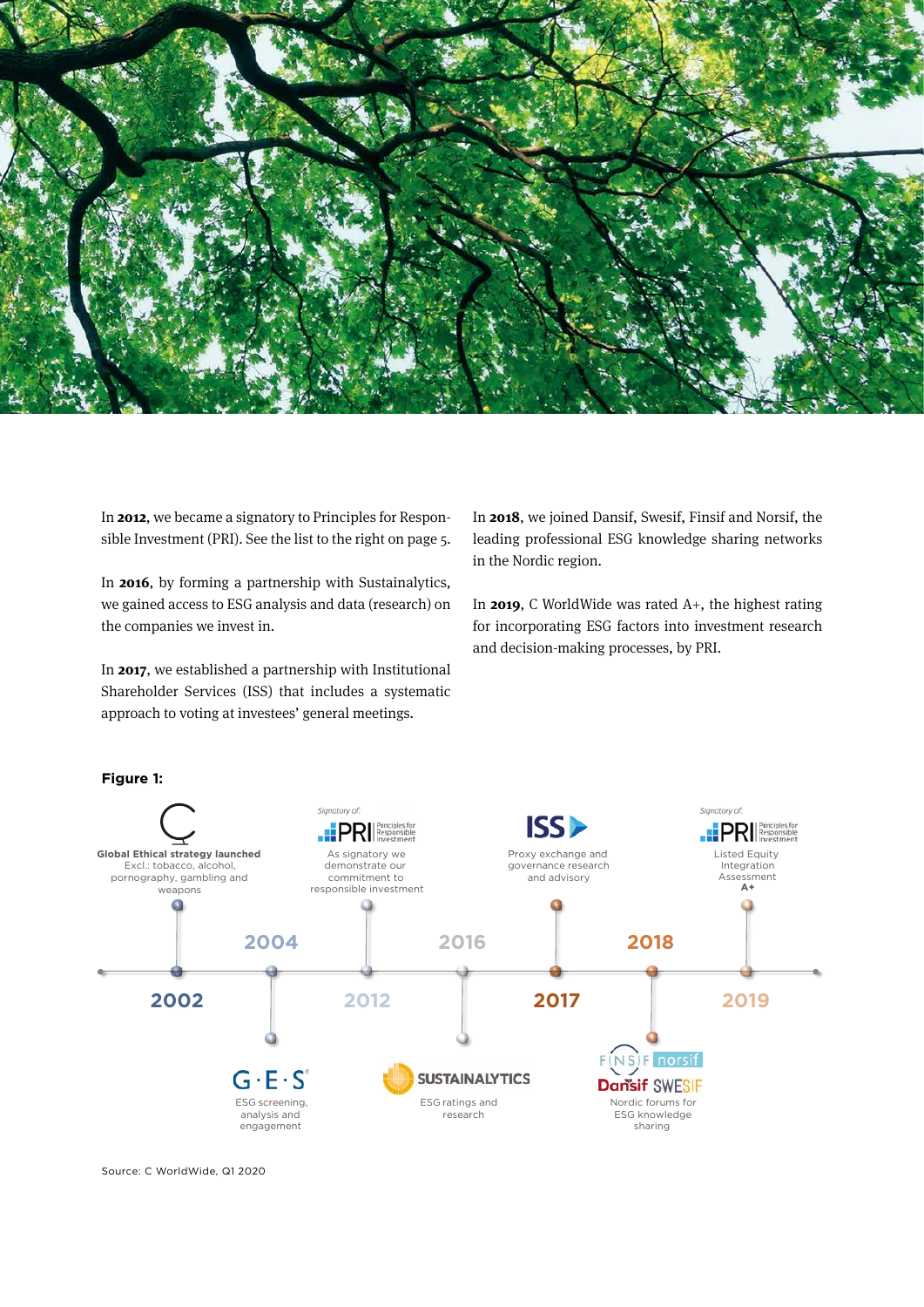#### **Our ESG analysis**

We incorporate ESG factors as an integral part of our investment process and of researching the companies we invest in. This responsibility, like the responsibility for other relevant financial and non-financial matters, is handled directly by the portfolio managers in charge. This process does not begin or end with the investment in a company, but is an ongoing process that is supported by dialogue and monitoring of the company in question.

We focus on understanding and considering all circumstances that may involve a significant risk or opportunity for a company, making allowance for specific sectors and regional conditions. At the same time, we systematically monitor our investments with a view to avoiding companies that carry on business in defiance of well-established international norms and conventions and guidelines for the environment, human rights and business ethics. We aim to balance the factors that are relevant to the company in question, which ultimately enables us to perform a qualified analysis and assessment of a company's long-term risks and opportunities.



#### **Good ESG begins with the G**

A solid ESG profile begins with corporate governance and a long-term horizon. If a company has a responsible management team whose decisions are aimed at creating long-term value, it will also, other things being equal, have a more proactive approach to meeting the demands and expectations of its various stakeholders. This helps underpin the company's business model, which ultimately benefits us as investors.

4

### **Dialogue rather than exclusion**

We consider dialogue with our investees as an important consideration and part of our responsibility as active investors. Being in close contact with our portfolio companies helps us to understand the company, its longterm strategy and its competitive and market position. It also provides a platform for inducing portfolio companies to make ESG-related change.

# *II*<br>""

### **Good ESG begins with the G. A solid ESG profile begins with corporate governance and a long-term horizon.**

As a first step, we exert our influence by engaging with a company rather than excluding it from our portfolios. This is a process conducted at, for example, dedicated ESG meetings with company representatives. We consider this an important part of our shareholder involvement as it helps raise awareness of any inappropriate conduct on the part of the company and thus helps incorporate ESG into the company's management and strategy. In some cases, a company may refuse for an extended period of time to engage with us or fail to show willingness to improve on relevant ESG issues. This may ultimately cause us to divest the share.

Besides attending meetings and engaging directly with portfolio companies, we work with other investors via the Sustainalytics engagement network, through which Sustainalytics interacts with companies on behalf of us and other investors. Through this partnership, we have access to thoroughly tested processes and highly qualified specialists who monitor and follow up on companies regarding issues such as human rights, labour rights and environmental matters. The partnership provides us and other investors with more clout in relation to the companies and a chance to discuss specific and new ESG matters which gives us a greater say as minority shareholders. This fosters a dialogue that is both holistic and strategic. Our overall shareholder engagement process is shown in figure 2 on the next page.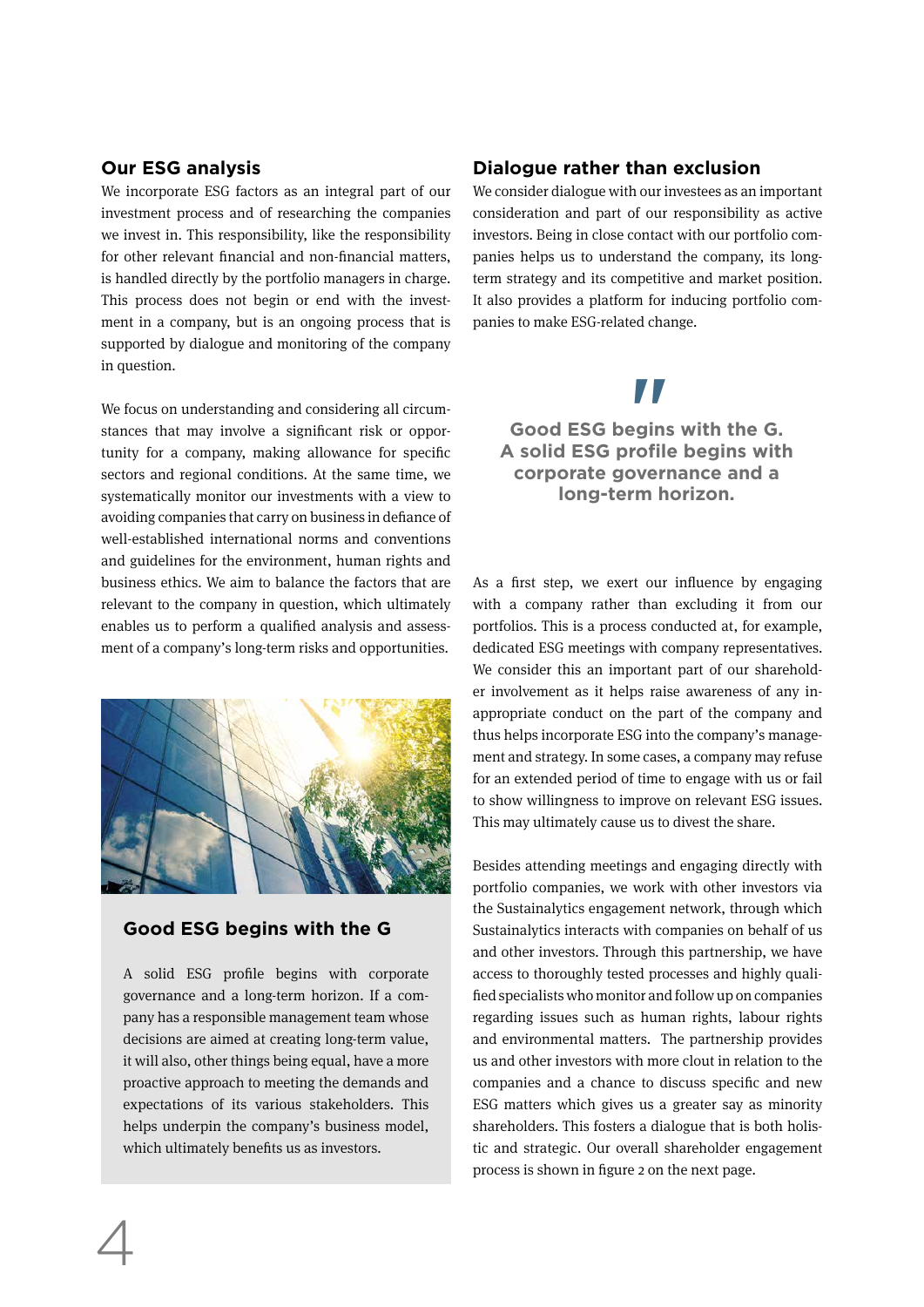

Source: C WorldWide, Q1 2020

#### **Investing in a more responsible world**

In September 2015, 193 UN member states adopted 17 Sustainable Development Goals (SDGs) aimed at making the world more prosperous, more inclusive, more sustainable and more resilient. See figure 3 overleaf. The commitment to work towards a more sustainable world puts pressure on companies to act more responsibly and assume greater social responsibility. At the same time, policy-makers, consumers and legislators are increasingly encouraging companies to develop more sustainable products and services. When meeting with the companies we invest in, we use the SDGs as a tool to promote a constructive dialogue on priorities, opportunities and risks in relation to the development of sustainable and lasting business models. We believe that investing in sustainable companies is instrumental in driving higher, long-term risk-adjusted returns.

Over the past several years, we have gradually intensified our efforts and focus on incorporating ESG issues and on responsible investment. We will continue this work in the years ahead. Our investment decisions are based

## **Principles for Responsible Investment (PRI)**

As a signatory to PRI, we are under an obligation to report on our responsible investment work. The report describes how we align our efforts with the PRI's six principles:

## **1.**

We incorporate ESG factors into our investment research and decision-making process.

## **2.**

We are active investors and incorporate ESG factors into our investment policy.

## **3.**

We identify ESG issues in the companies we invest in.

## **4.**

We promote acceptance and implementation of the principles in the financial sector.

## **5.**

We collaborate wherever possible to enhance our efficiency in implementing the principles.

## **6.**

We report on our activities and progress in implementing the principles.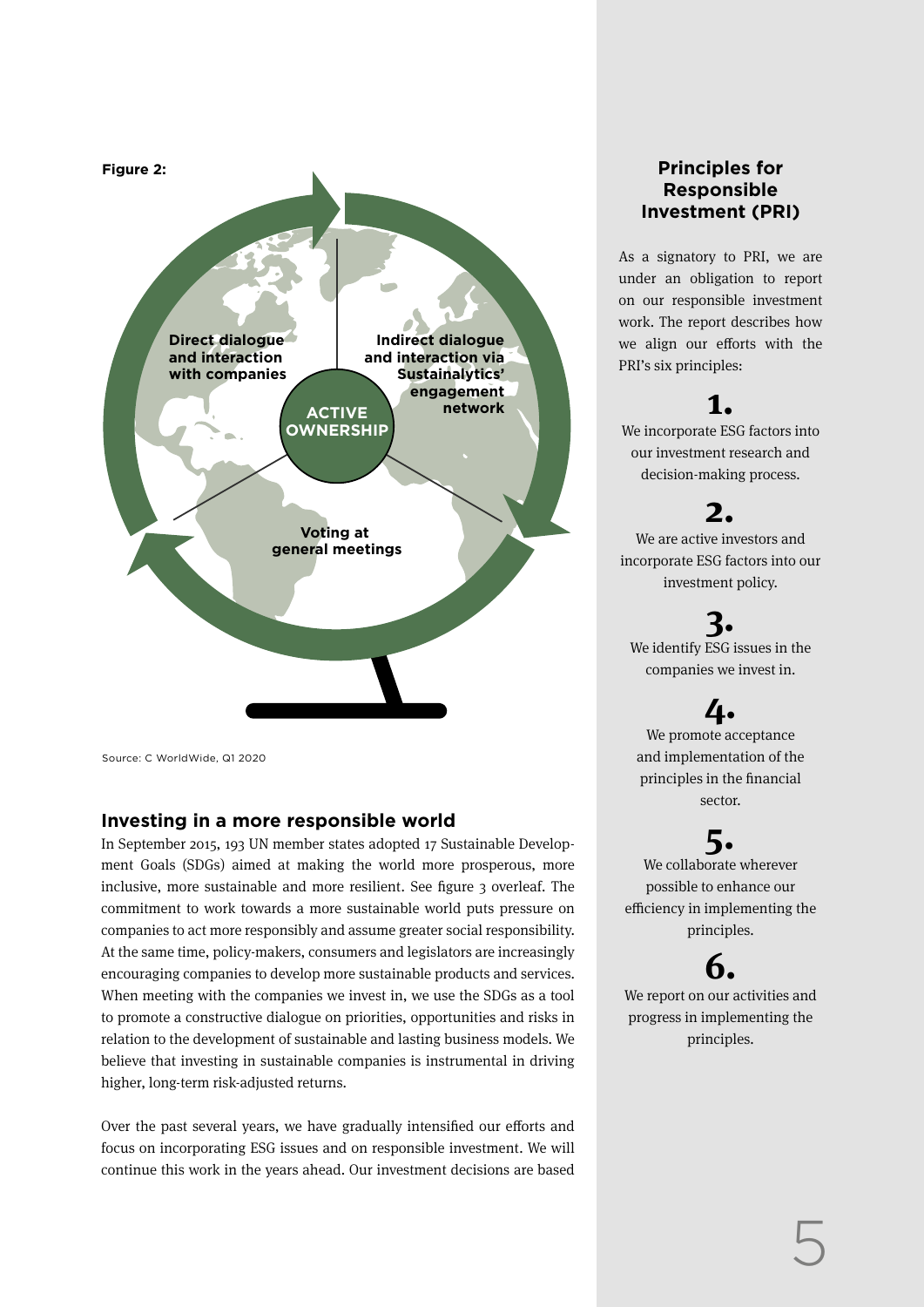

## **Example: Voting**

In 2019, we voted at the general meetings of 193 companies across our portfolios. In 91% of the cases, we voted in favour of the recommendations of the company's management. This is consistent with our focus on selecting companies with strong management teams and sustainable business models. Due to this approach, we are likely to agree with management in most cases. When we vote against management's recommendations, it is often on issues such as better rights for minority shareholders, greater transparency of and extended reporting on environmental issues or remuneration of management.

on an overall view of a company's business model, finances, management, strategy, ESG issues and other company-specific factors. Put crudely, unaddressed ESG risks will sooner or later have financial implications for a company. As such, there is no real difference between ESG risks and other, more traditional business risks.

Our long-term, thematic approach has proven its worth over more than three decades. In a world that is behaving more and more myopically , developing longterm, lasting business models is more important than ever.

At the same time, we are looking to identify the drivers that will help future generations balance returns and social responsibility.

## **Find more information**

Our shareholder engagement and investment policies are available on our website, cworldwide.com. These policies describe our approach to voting, conflicts of interest, incorporation of social responsibility into investment processes, etc. While the rules on shareholder engagement under the EU Shareholder Rights Directive only apply to equity investments in listed European companies, we, as global equity investors, aim to observe them across all of our strategies.

#### For Sustainable Development 1<sup>NO</sup><br>1<sup>NO</sup><br>POVERTY  $\boldsymbol{\Lambda}$  QUALITY ZERO<br>HUNGER  $\bf{5}$  Gender CLEAN WA<br>And Sann **8** DECENT WORK AND 10 REDUCED **9** INDUSTRY, INNOVATIO PEACE, JUSTICE<br>And Strong<br>Institutions 13 GLIMATE  $15$  LIFE **17 PARTNERSHIPS** 1/1 16 THE GLOBAL GOALS

THE GLOBAL GOALS

**Figure 3:** 

6

Source: UN, The Global Goals For Sustainable Development, globalgoals.org, February. 2020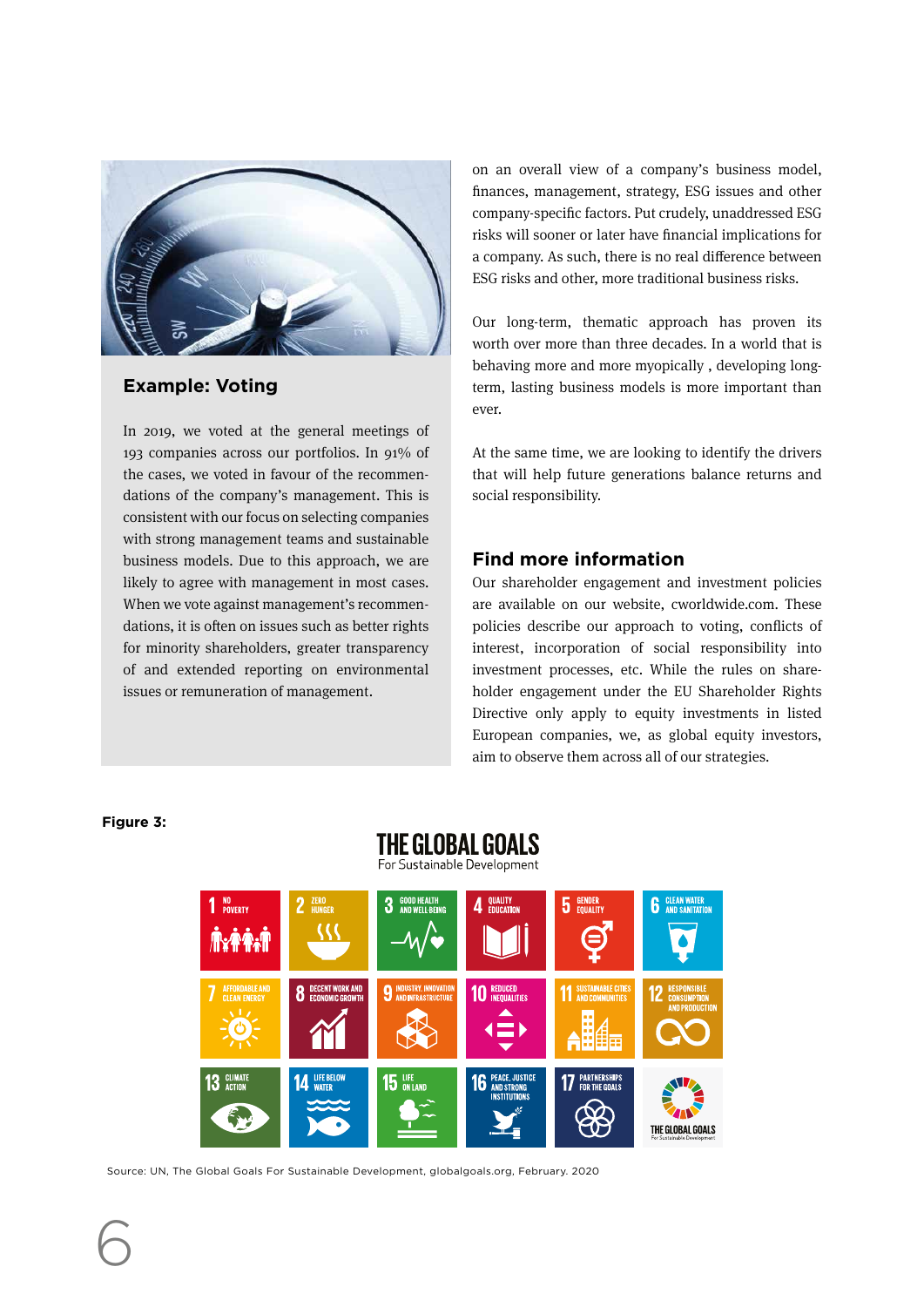

## **Example: Dialogue on building a more sustainable supply chain**

We have followed the food company Nestlé closely since 1990. Nestlé has and remains exposed to several significant ESG factors and risks. At the same time, the company has taken the lead in a number of areas in terms of building a process that can address ESG challenges as they arise. In our research of the company and in meeting with its management, we have focused on understanding the company's efforts towards building a more sustainable supply chain, which includes ensuring that raw materials used do not contribute to deforestation or disintegration of essential ecosystems and biodiversity. For instance, many convenience goods include palm oil, and as this production often entails rain forest deforestation, we have engaged with Nestlé on its use of satellites in monitoring these plantations. We also discussed the company's efforts to combat child labour in the production of cocoa beans in Ghana and the Ivory Coast.

## **Example: Dialogue on management remuneration and environmental goals**

Danish bioscience company, Chr. Hansen was named the world's most sustainable corporation by Corporate Knights in 2019. At a meeting with the company, we discussed remuneration, among other subjects. We believe that incorporating ESG factors into management remuneration is an obvious choice, but the company has still to implement this. We also discussed the company's targets for recycling, carbon emissions and the development of new products supporting the company's obligations under the UN Sustainable Development Goals – such as bacteria for reducing the sugar content in foods.

## "

**Put crudely, unaddressed ESG risks will sooner or later have financial implications for a company. As such, there is no real difference between ESG risks and other, more traditional business risks.**

This publication has been prepared by C WorldWide Asset Management Fondsmaeglerselskab A/S (CWW AM). CWW AM is a registered Danish investment firm located at Dampfaergevej 26, DK-2100 Copenhagen, Denmark. CWW AM's Danish company registration no is 78420510. CWW AM is registered with the SEC as an investment adviser with CRD no 173234. The publication may not be reproduced or distributed, in whole or in part, without the prior written consent of CWW AM.